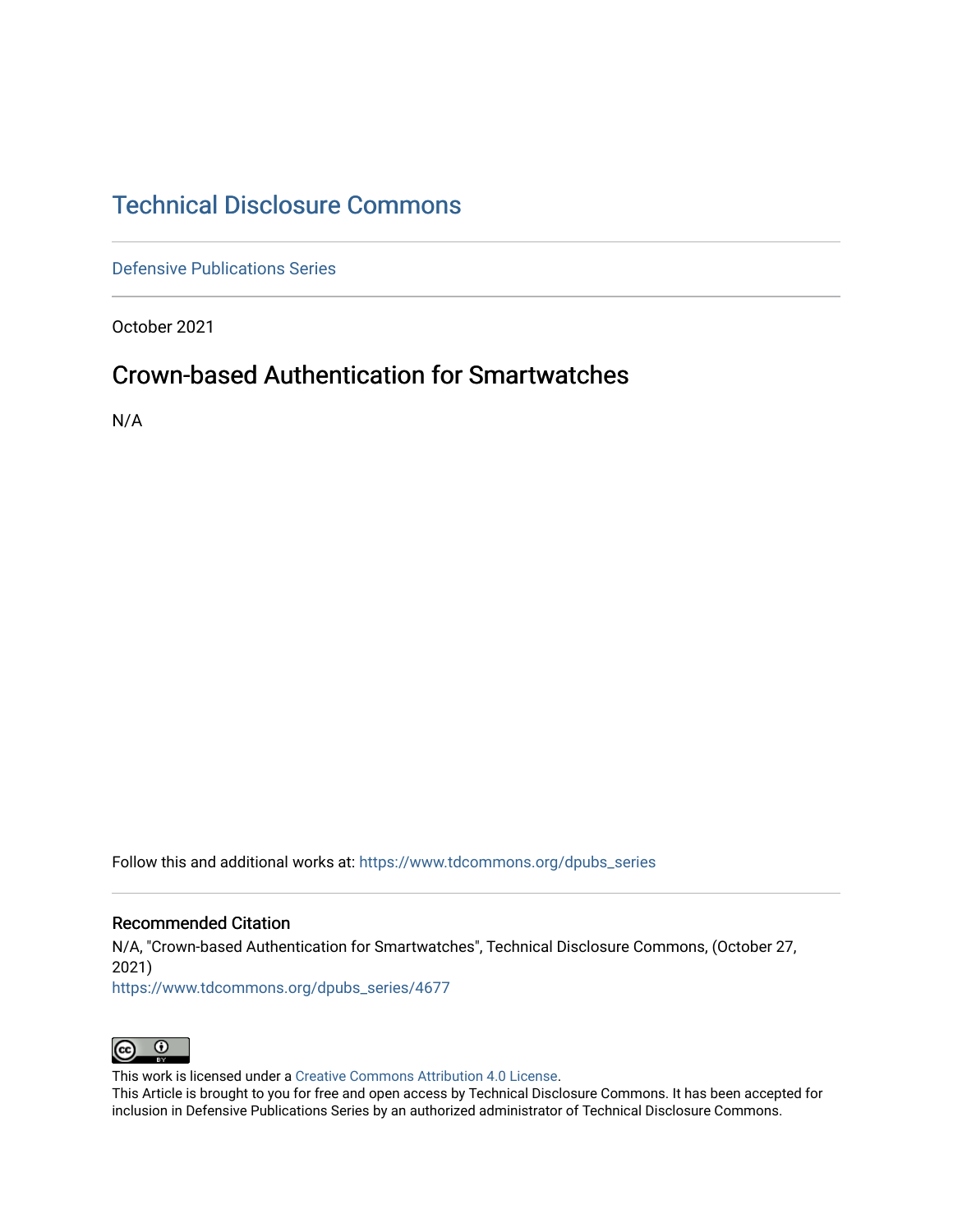## **Crown-based Authentication for Smartwatches**

### ABSTRACT

At present, a smartwatch can authenticate a user by using a nearby phone controlled by the owner of the smartwatch. However, requiring a nearby phone defeats portability. Also, a watch that retains authentication for purposes of payment constitutes a security risk. This disclosure describes techniques that leverage the haptic crown of a smartwatch to enter numbers in a rotary fashion on the smartwatch screen to authenticate the user for payment or contexts where authentication is necessary. Authentication can be retained on the device until the watch is removed.

#### KEYWORDS

- Smartwatch
- Watch crown
- Haptic knob
- User authentication
- Combination lock
- Fingerprint sensor
- Touchscreen code entry
- PPG sensor

#### **BACKGROUND**

Smartwatches and other wearable devices such as fitness bands are popular for their easy portability and are typically always available to a user, e.g., even in situations when the user does not carry her smartphone or other device. This makes such devices particularly suitable for on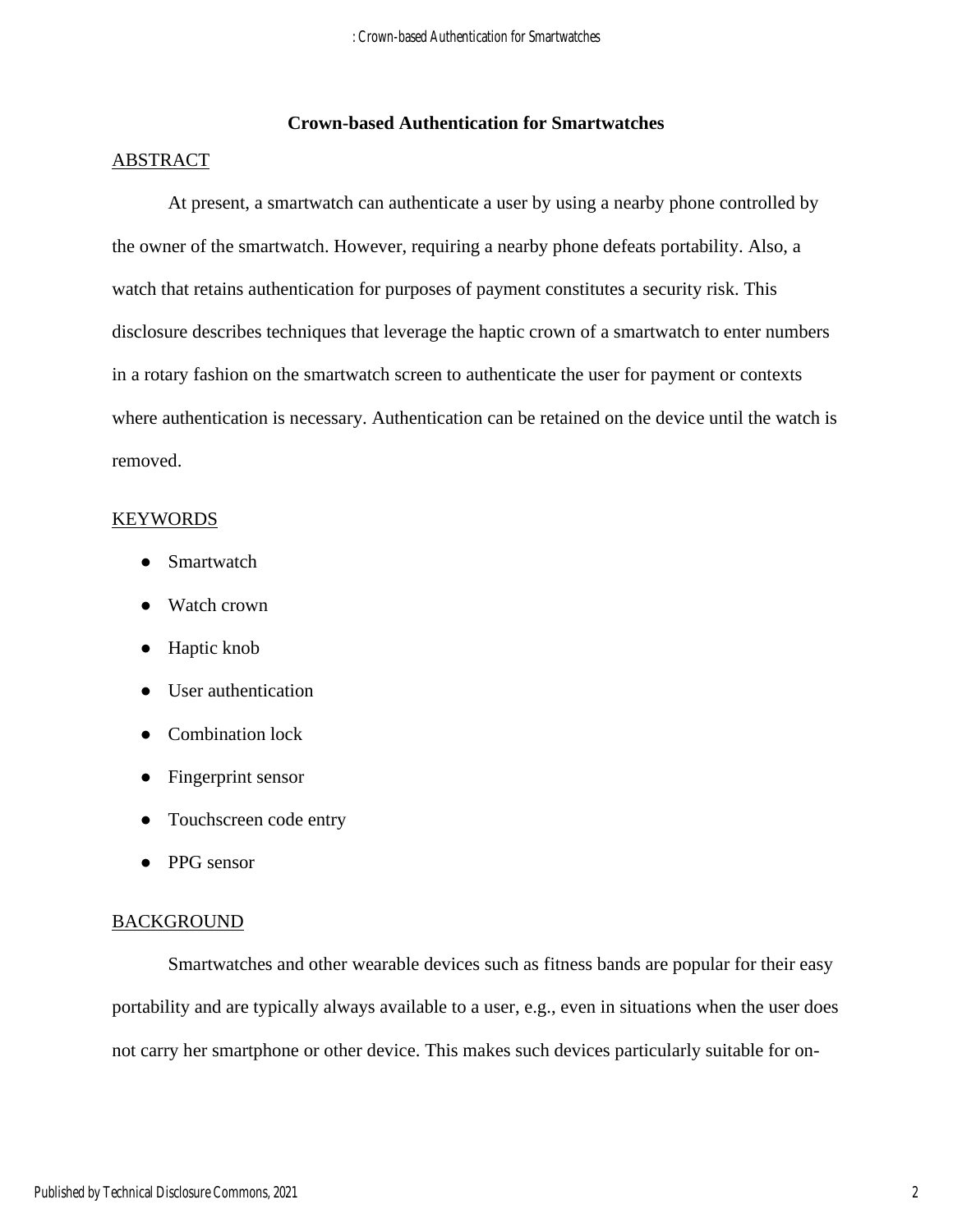the-go payments. However, the touchscreen on such devices is often too small to enable the user to quickly enter a passcode.

At present, a smartwatch can authenticate a user by using a nearby phone controlled by the owner of the smartwatch. However, requiring a nearby phone (for example, connected over Bluetooth) defeats portability. Also, a watch that retains authentication for purposes of payment constitutes a security risk. Mitigating such security risk, e.g., by incorporating an additional fingerprint sensor within the smartwatch, increases device costs. Moreover, in the event of a smartwatch that has retained user authentication being lost or stolen, immediate and multi-step action by the user is unnecessary to de-authenticate the device.

## DESCRIPTION

This disclosure describes techniques that leverage the haptic crown of a smartwatch to enter numbers in a rotary fashion on the smartwatch screen to authenticate the user for payment or contexts where authentication is necessary. Authentication can be retained on the device until the watch is removed. Watch removal can be detected by photoplethysmography (PPG) sensors, inertial measurement unit (IMU) sensors, or other suitable mechanisms.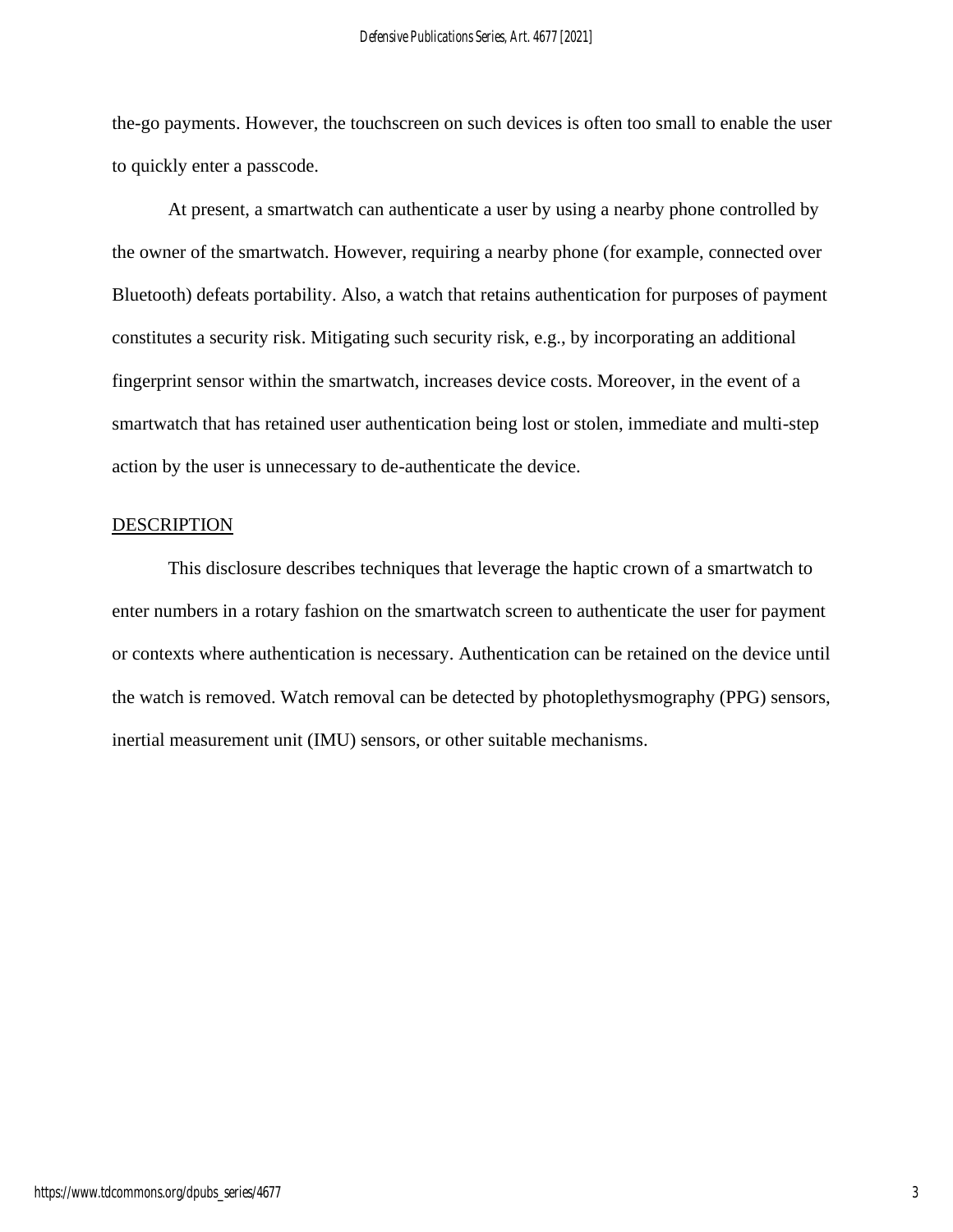

**Fig. 1: Crown-based authentication on a smartwatch**

Fig. 1 illustrates crown-based authentication on a smartwatch. Using the crown (102), which can be, e.g., a haptic knob, the user rotates a pointer (104) on the screen to reach a displayed number (106). The movement of the pointer can be regulated using detents. The pointer can be rotated clockwise or anti-clockwise. A change in direction of movement of the pointer indicates that the number has been entered. Similar to a combination lock for a safe, a sequence of numbers constitutes a security code, the completed entry of which can be indicated, e.g., using a screen-tap.

#### *Example*

A user initiates payment using her smartwatch, which activates an authentication mode, using, e.g., near-field communications (NFC). Consider that the authentication code is 10-5-9. The user rotates the crown counterclockwise until the displayed number reads 10, followed by clockwise rotation of the crown until the displayed number reads 5, and counterclockwise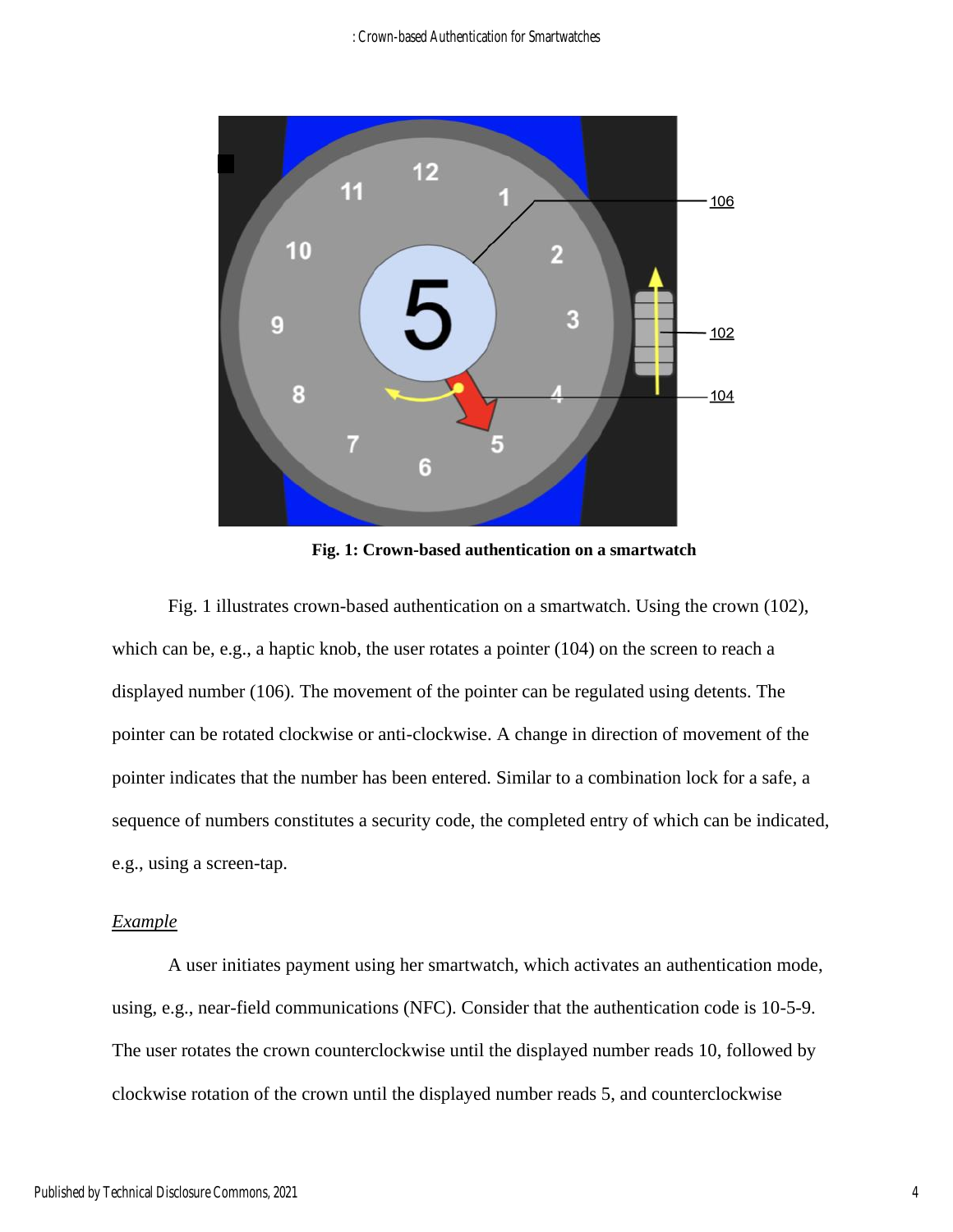rotation until the displayed number reads 9. The user then taps the screen to indicate that entry of the authentication code has been completed. The device confirms the authentication and authorizes the payment .



**Fig. 2: A variation on crown-based authentication in a smartwatch**

Fig. 2 illustrates one of several possible variations on crown-based authentication in smartwatches. For example, the number of digits displayed on the circumference of the screen can be 12, 60, 360, etc. The number selected by moving the pointer is displayed at the center, e.g., the indicator can be the moving pointer and/or a digital display. The authentication mode can be initiated either by NFC or by twisting (winding) the crown a predetermined number of times, e.g., three.

Similar to the combination lock of a safe, a number in the code sequence can require a full rotation or multiple 360-degree rotations. For example, the first number in the security code